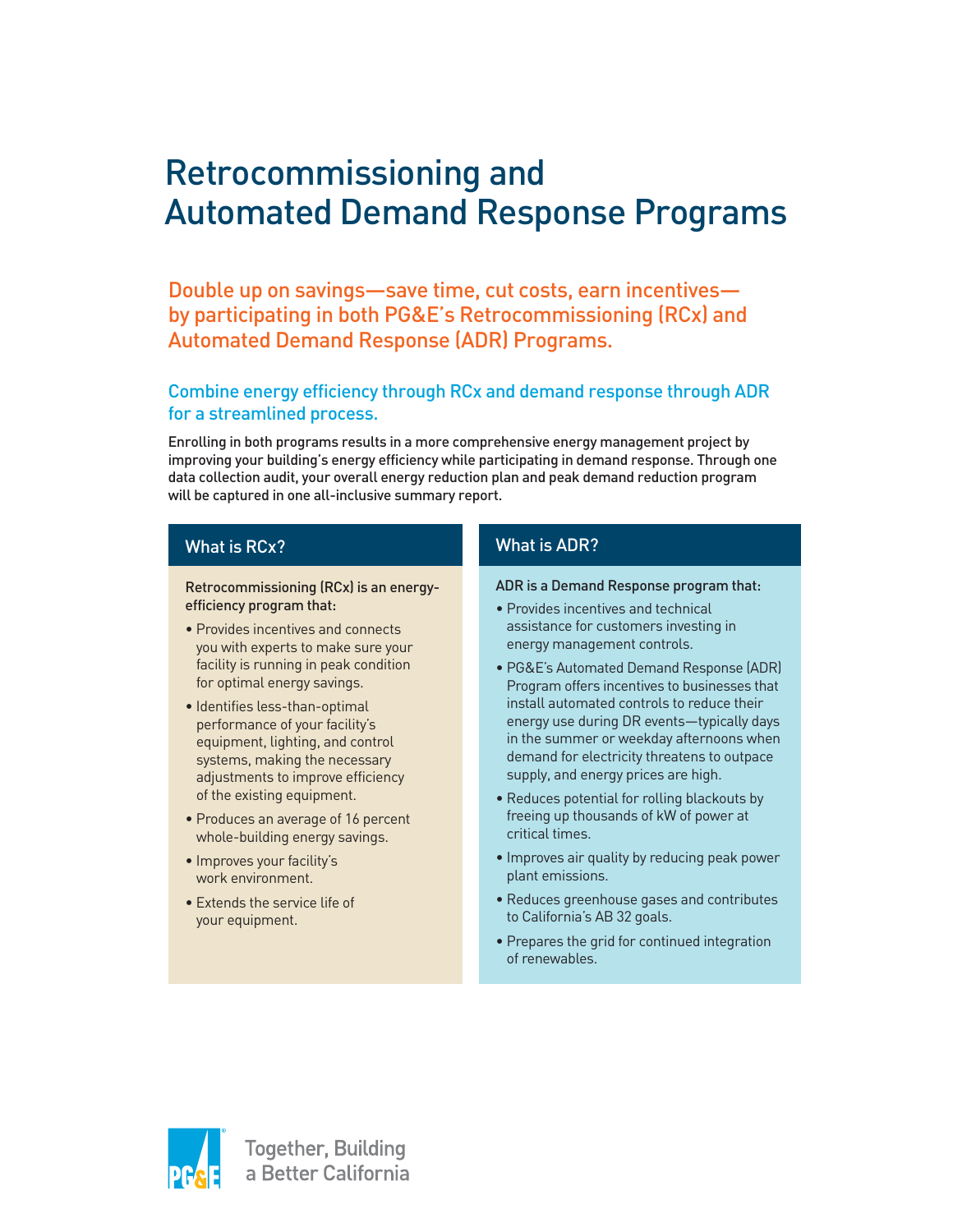

# How the dual program works

# Application

**2**

**3**

**4**

**5**

**6**

Submit a single application for both programs to PG&E, along with an Authorization to Receive Customer Usage Information form (no obligations at this step).

### Project assessment and audit

PG&E Program Team schedules an on-site audit if the facility looks promising for RCx and ADR. The program engineer reviews data and determines if there are cost-effective RCx and ADR measures.

# Agreement

#### Sign the Customer Agreement, which confirms the following:

- Commit to implementing the RCx measures as detailed in the RCx Provider Study, with an estimated payback period of one year or less, and capped at \$25,000
- The PG&E Program Team agrees to provide an integrated RCx Provider Study and ADR Audit Review, which is a detailed report of your facility, listing recommended RCx and ADR measures, estimated RCx project costs, RCx and ADR incentives, energy savings, load shed and payback periods.
- Commit to enrolling in an eligible DR Program for three years, and participating in the DR Program using automated controls.

# **Installation**

- Work with the PG&E Program Team to decide which RCx and ADR measures to implement.
- The PG&E Program Team confirms installed measures through inspection and verification.

# **Performance**

Participate in ongoing performance monitoring during the subsequent DR season.

### **Incentive**

- Receive first installment (60 percent) of ADR incentive immediately after installation inspection.
- Receive the RCx incentive based on achieved annual energy savings and the final installment (40 percent) of the ADR incentive payment based on average performance during the previous DR season.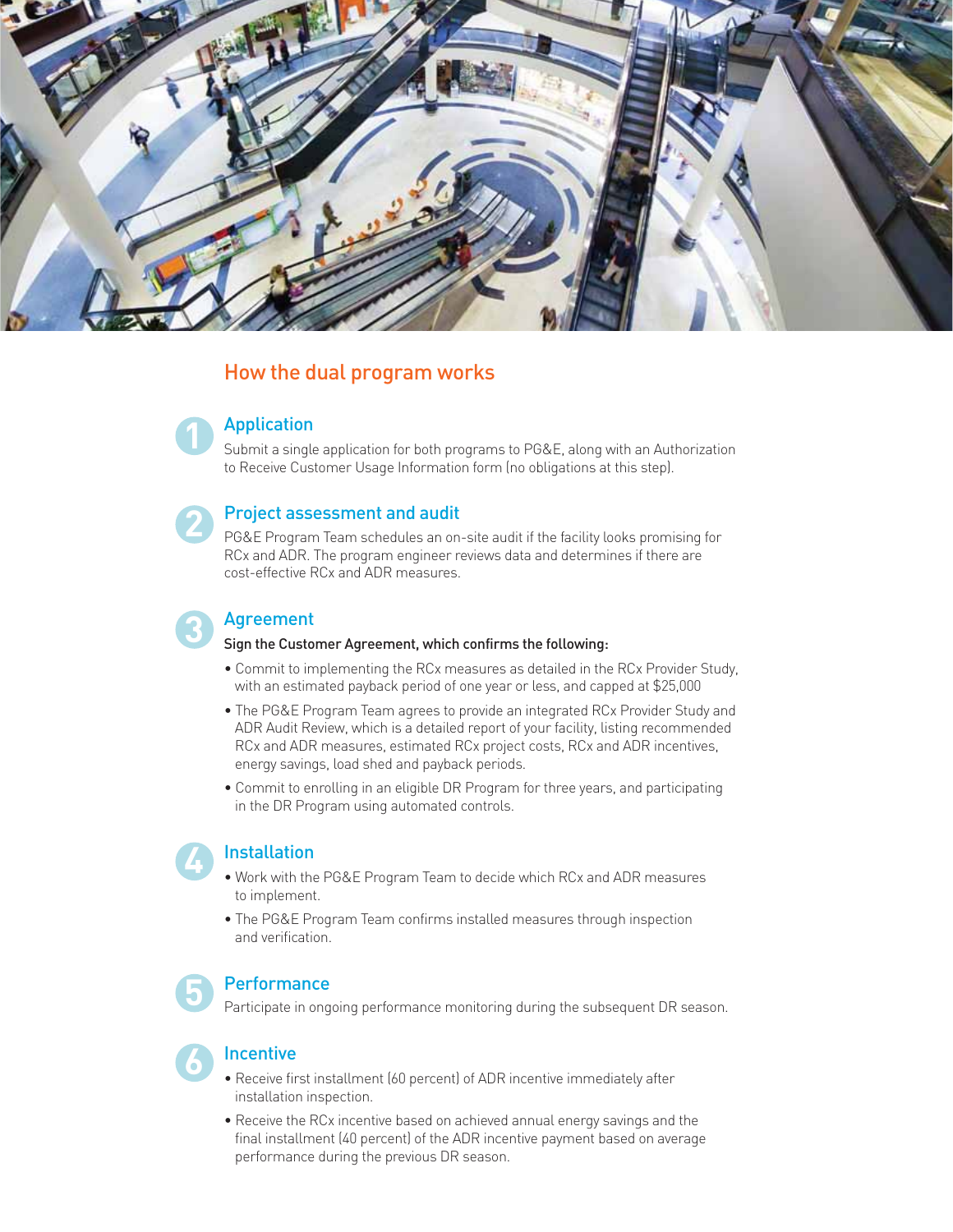# Leveraging the incentives of both programs leads to a more cost-effective project.

How your incentive works—earn RCx and ADR incentives for one integrated project

# RCx\*

You earn at the rate of \$0.08/kWh, \$1.00/therm and \$100/on-peak kW based on achieved annual energy savings.

# ADR\*\*

- You earn \$200 per kilowatt of calculated DR load reduction, depending upon the load shed technology used.
- You receive 60 percent of the total program incentive after successful verification of equipment installation and testing. Participants receive the remaining 40 percent of the total program incentive upon verification of participant performance in a full DR season.

# Eligibility requirements

- Be a non-residential customer
- Receive electric services from PG&E and show 12 months of billing and usage history
- Pay a California public purpose surcharge on utility bills
- Own or operate a high energy usage facility that has at least 50,000 square feet of conditioned space or that consumes 1,000,000 kilowatt-hours [kWh] or 50,000 therms per year
- Be willing (in most cases) to spend a minimum of \$25,000 on all reasonable and eligible RCx measures identified as having a simple payback less than or equal to one year
- Enroll in a qualifying PG&E DR program for at least three years
- Have internet access and a 15-minute interval meter (that can be read remotely by PG&E) or SmartMeter™ electric meter



To learn more about RCx and ADR visit pge.com/rcx and pge-adr.com. You can also contact your PG&E account representative or call the Business Customer Service Center at 1-800-468-4743.